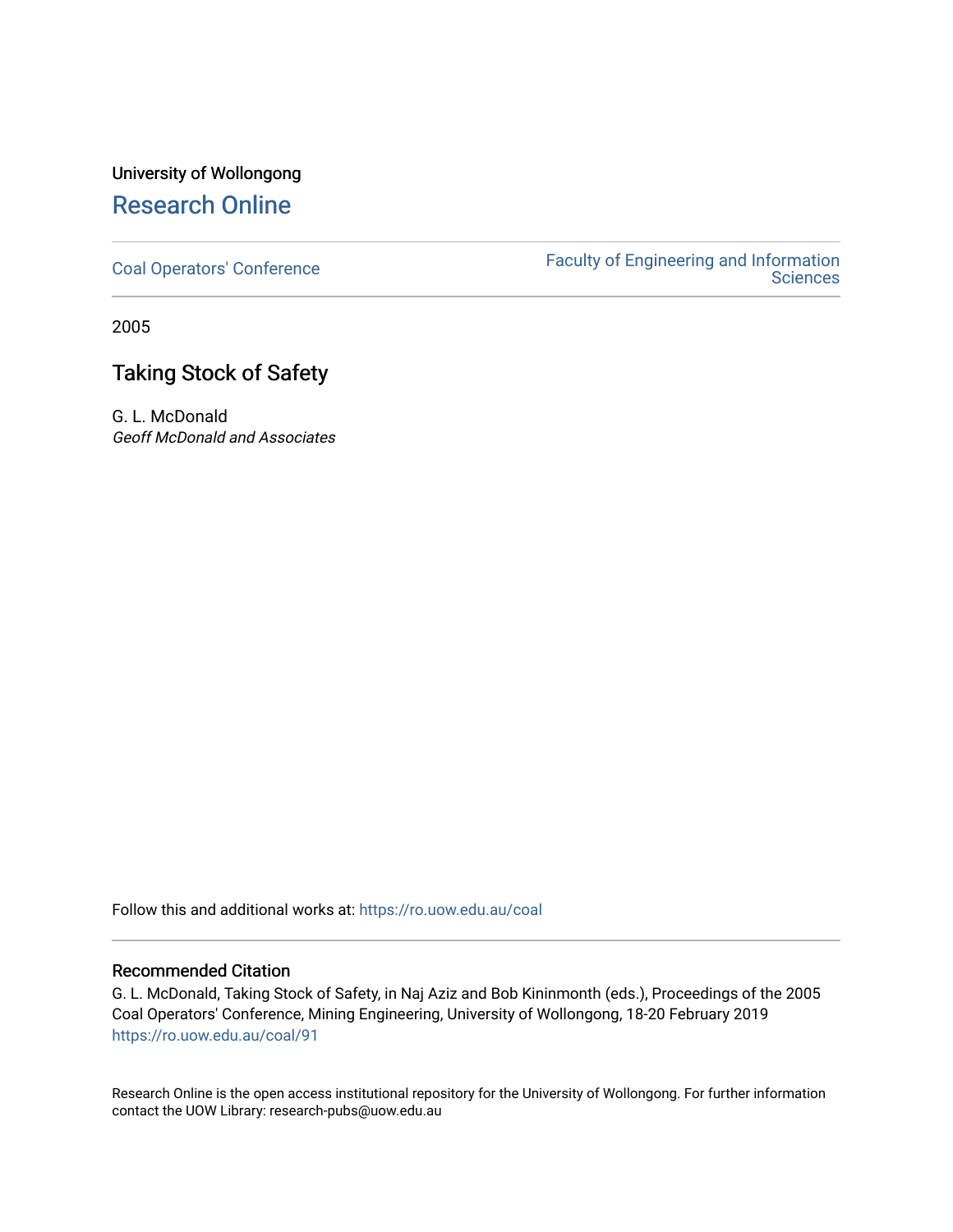## **Taking Stock of Safety**

**G L McDonald<sup>1</sup>**

## **ABSTRACT**

My early experience with the coal industry was in the latter half of the 1970s, where attention to only ones own 'accidents' and concentration on behaviour controls were impeding the introduction of effective engineering controls such as ROPS, FOPS, roof support and residual current devices. Lack of the broad picture of personal damage and of relevant veridical (true saying) knowledge and data had to be overcome to achieve progress in reducing fatalities. Thirty years on, it is again necessary to take stock. How good is our knowledge, our data, our information on which we make decisions. Despite Australian all industry 1992-93 data showing 80.5 per cent of costs came from occurrences which permanently altered people's lives, New South Wales is still the only state reporting permanent disabilities. In 1991 - 1992, the rate of permanent disability per 1000 wage and salary earners was two. In 2000 - 2001, it was over four – more than doubled. Also strongly motivating is the huge cost. Industry carried 25 per cent of the \$34.3 billion costs for 2000 - 2001, up ten per cent of 82.8 billion if the costs of pain, suffering and early death are included.

#### **INTRODUCTION**

Community, industry, corporate and individual memory dim with time so that valuable knowledge and experience disappear and becomes unavailable. Stories help consolidate memory and make available lessons from the past. This in many ways is my story as a safety consultant for 30 years. In part it is the story of aspects of corporations; it began and was shaped in the coal industry, spread through other industries to finally contemplate the whole of Australian industry.

The quest, first dimly felt and later crystallised was the minimisation of the permanent alteration of people's lives which accounts for 82 per cent of the total cost of personal damage from work. If pain, suffering and early death were costed in it would go over 90 per cent of total costs.

## **ROLLOVER PROTECTIVE STRUCTURES**

Fresh from research on tractor 'accidents', study of mechanical engineering and psychology, and with a background of tractor driving, I was called by UTAH to Goonyella to investigate the overturning death of their most skilled front end loader operator while loading coal into a haul unit in the mid 1970s. By then rollover protective structures (ROPS) had over 15 years of established effectiveness of saving tractor drivers' lives, since 1958 in Sweden. Mining folklore was strong. 'Drop the bucket' was the conventional wisdom to stop a front end loader overturning while 'when in doubt, right hand out' (drops the bowl) was the saying which guided scraper drivers for emergencies. These strongly held beliefs left the operators confident and secure while they continued to be exposed to death.

UTAH responded rapidly to recommendations to fit all earth moving equipment with rollover protective structures (ROPS). Other coal mining companies did not. They had not had rollover fatalities. Two more operators were to die before the Mines Department asked me to give evidence to have wheel dozers replaced by track dozers on low profile stockpiles. The latter operator had reversed over a freshly undercut stockpile edge at

night under poor light conditions. As long as it had a ROPS I did not care whether they had tracks or wheels. The Mining Warden's finding resulted in compulsory ROPS for surface mines. Underground and metalliferous mines, quarries, road construction and dam construction were still many years away from ROPS. A much more recent mining death in Western Australia arose from using a posthole digging tractor old enough to escape a legislated ROPS. Throughout Australia there are still many tractors and tractor derivatives operating without ROPS. A belief in 'human error' causation and a belief that only the organisation's experience was relevant delayed progress.

### **CLUTHA EXPERIENCE**

In the late 1970s Clutha operated a number of underground coal mines in New South Wales. They had developed a safety program and needed a 'motivator' to get it to work. They had a lost time injury frequency rate (LTIFR) well up in the hundreds and over the past ten to 15 years had had nearly 30 fatalities, half from roof falls and half with machinery. Their safety target for the next year was a LTIFR of zero. This target was unrealistic and strongly indicated a lack of understanding. A great deal of underground work was under unsupported roof. They relied on ringing the roof (striking the sandstone roof with a metal rod). When asked by moving my hands apart vertically what thickness of sandstone was required to give a clear metallic ring rather than a thud, the group stopped the hands at about ten inches (250 mm). When given the proposition that a clear ring meant that either there was a good roof or that when a fall came it would be a big one, the group replied 'it's always the good roof that kills you'. More folklore.

## **THE FOLKLORE HURDLE**

Experience showed that destroying a person's belief in the folklore without supplying a positive alternative provoked considerable anger. Convincing an operator that 'dropping the bucket' was not a reliable method of stopping overturning and then requiring the person to operate the machine without a ROPS was unacceptable. Anxiety is a difficult emotion to deal with and high anxiety levels can severely adversely affect a person's performance. It was found that a person generally would not relinquish their belief in their particular folklore until the need for it to convince them they were not vulnerable no longer existed. For many years nurses were strongly trained in 'correct' methods of lifting. This training made them psychologically comfortable while they overloaded and permanently damaged their bodies, mainly the spine in the lower back. A ban on the manual lifting of patients has dramatically reduced such damage. The belief in the folklore of 'correct' lifting had guaranteed that nurses continued to expose themselves to the probability of severe damage.

There is an element of truth in folklore, but it is a limited truth. Each work group would laugh heartily at other industry folklore but became disturbed and uncomfortable when their own beliefs were challenged. When one group was asked to identify their folklore, a supervisor summed it up well when he said:

> *whatever our folklore is we believe they are truths. Someone from outside, who does not need to believe them, has to recognise our folklore for us.*

<sup>1.</sup> Geoff McDonald and Associates Pty Ltd, 36 Judith Street, Crestmead Qld 4132. Email: gmcdsafety@uq.net.au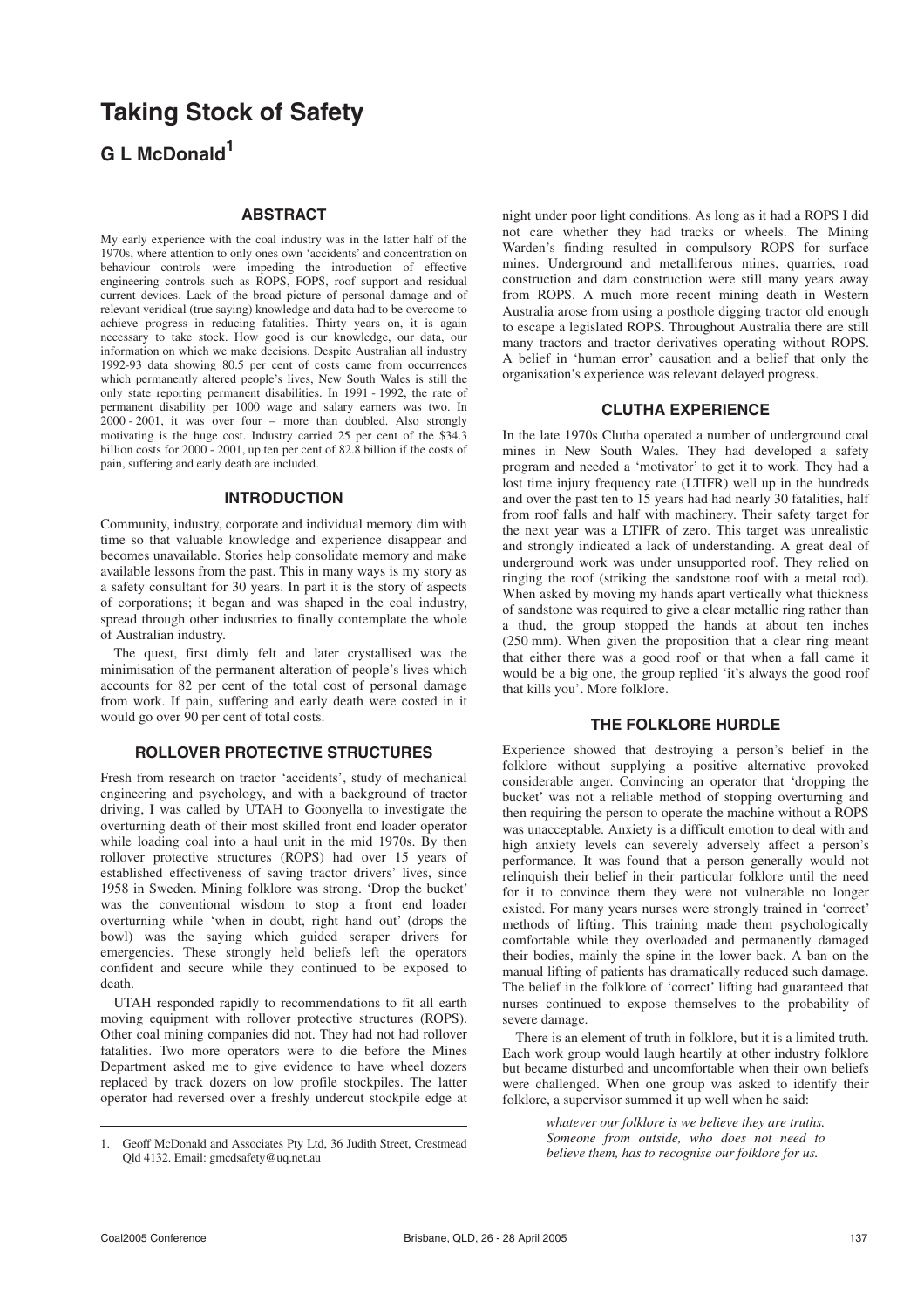### **COOPERATIVE APPROACH**

The coal industry has moved a long way from those relatively recent times. It is not always known or remembered what has been effective. In 1978 UTAH's Blackwater Mine imported the first of Euclid's short wheel base 120 tonne prime mover to haul coal. The machine was stood down and operators refused to drive it. The importers asked for an evaluation of the ride to determine whether there was a problem with the prime mover or whether they were caught in a union-management disagreement. Both a ride in the unit and measurement of its ride vibration confirmed it as too rough to be driven. When the manufacturer was unable to modify the ride, the union and management agreed that the unit should not be put into service. This cooperation meant an unknown number of Australian miners have been saved from permanent alteration of their lives.

In early 1996 contact from the United States of America revealed that a number of these units had been sold into 'green field' sites where the operators (sons of local farmers) had no haul driving experience for comparison. A large number of operators suffered vertebral end-plate fracture in the thoracic spine and in some, damage continued into the lumbar spine. The unit 'loped' or 'pitched' with the vibration varying from 40° to 50° to the horizontal. The horizontal accelerations equalled the vertical. To stabilise the spine the back muscles operating at a very shallow angle to the spine had to use maximum or near maximum contraction to prevent the upper body rotating forward over the pelvis. This strong contraction placed excessive compression loads in the spine which led to the damage.

## **SLOW ADOPTION OF EFFECTIVE ENGINEERING INNOVATION**

During this era a sad chapter in Australian safety history was being played out. Australia was largely oblivious. In 1969, this author had an earth leakage circuit breaker (ELCB) fitted to all circuits of his house being built. In the same year a Japanese labour safety and health regulation required the fitment of 'differential current operated protective devices' in the manufacturing industries. In that year (1969) there were 39 deaths, by 1972 there were 18, in 1980 there was one (Whiteman, 1987).

During this time Australian authorities, including Standards Australia, were working strongly on 'rules' which everyone concerned had to follow. Consulting to a Regional Electricity Board in the early 1980s led to the insight that authorities were worried that fitment of ELCBs would encourage people to be less careful, ie not follow the rules as well. It was many more years before there was strong encouragement to fit ELCBs. Rules had more influence on what was done than did the knowledge of the devices effectiveness in Japan.

### **EXAMINING THE EVIDENCE**

Taxonomic classification of past damaging occurrences according to types of energy used was developed in the coal industry and its application in the petrochemical industry produced new understanding. Records of 1037 cases of personal damage in one organisation showed when by reporting to an American standard, 9919 days had been lost over several years. At least 803 cases had no lost time, fewer than 232 cases accounted for 919 days and two cases resulted in 9000 days. The American standard charged 6000 days for a fatality and 3000 days for a paraplegic. If these two cases were removed, none of the remaining 1035 cases predicted the likelihood of the permanently life altering occurrences.

The next two organisations consulted were in the steel industry and produced similar results. The taxonomy of 'in house' experience of these three work sites predicted well for ten per cent of the damage but did not predict 90 per cent of the damage which came from very few occurrences.

Examination of reports from New South Wales WorkCover, the Queensland Workers Compensation Board and the American Coal Industry confirmed that the greatest quantity of damage came from a small number of occurrences.

Information on how lives were permanently altered was in very short supply. There was some information available on fatality but negligible information was available on how people became permanently disabled. Providing expert evidence to courts on litigation cases is a key avenue for learning in sufficient detail how people were damaged. Around 6500 cases are now on file at Geoff McDonald and Associates. An alternative approach was used by Ham (2003) who examined 267 cases of death and total permanent disability extracted from early claims on the Queensland Coal and Oil Shale Superannuation Fund (QCOS).

The Industry Commission (1995), part of the Commonwealth Department of Treasury reported on Work Health and Safety. While reporting on the costs associated with injury, they also concluded that their figures grossly underestimated the cost of occupational disease, which was significantly under-reported. The Report gave a costing of personal damage for 1992 - 1993. McDonald (1995) used these costings as a basis for estimating the proportion of cost for three classes of damage. Class I damage occurs if the person's life is permanently altered, Class II if it is temporarily altered and Class III if it is inconvenienced.

- 87 per cent of occurrences were Class II and gave 18 per cent of costs; and
- 13 per cent of occurrences were Class I and gave 82 per cent of costs.

This confirmed the view already formed that health and safety at work is fundamentally a Class I problem. Class I fatal accounted for 1.5 per cent of total cost. Class I non-fatal accounted for 80.5 per cent of total cost. Pain, suffering and early death were not costed in this exercise.

Effort over the years to focus attention on Class I non-fatal occurrences has been singularly unsuccessful. Despite the Industry Commission's 1995 report, New South Wales is still the only state reporting permanent disabilities. All other states are unaccountable for 80 per cent of the total cost of damage to members of the community on whose behalf they are required to manage work health and safety.

The National Occupational Health and Safety Commission (2002) (NOHSC) set ten year targets as follows:

> *sustain a significant, continual reduction in the incidence of work-related fatalities with a reduction of at least 20 per cent by 30 June 2012. (and with a reduction of ten per cent being achieved by 30 June 2007),* and *… reduce the incidence of workplace injury by at least 40 per cent by 30 June 2012 (with a reduction of 20 per cent being achieved by 30 June 2007).*

No mention is made of reducing cases which permanently alter people's lives non-fatally, ie those cases which account for 80.5 per cent of the cost in 1992 - 1993.

To examine change over recent years, it is necessary to look to New South Wales WorkCover since they are the only source which includes information on permanent disability. New South Wales WorkCover figures have been plotted and lines of regression calculated for the years 1991 - 1992 to 2000 - 2001. From the line of regression 'all occurrences' have declined from 28 per 1000 wage and salary earners in 1991 - 1992 to 22 in 2000 - 2001, a ten year change rate (decrease) of 22.7 per cent as shown in Figure 1.

By contrast, as shown in Figure 2, 'permanent injury' has increased from two per 1000 wage and salary earners in 1991 - 1992 to around 4.4 in 2000 - 2001. The rate of change is equivalent to an increase of 140 per cent over a ten year period.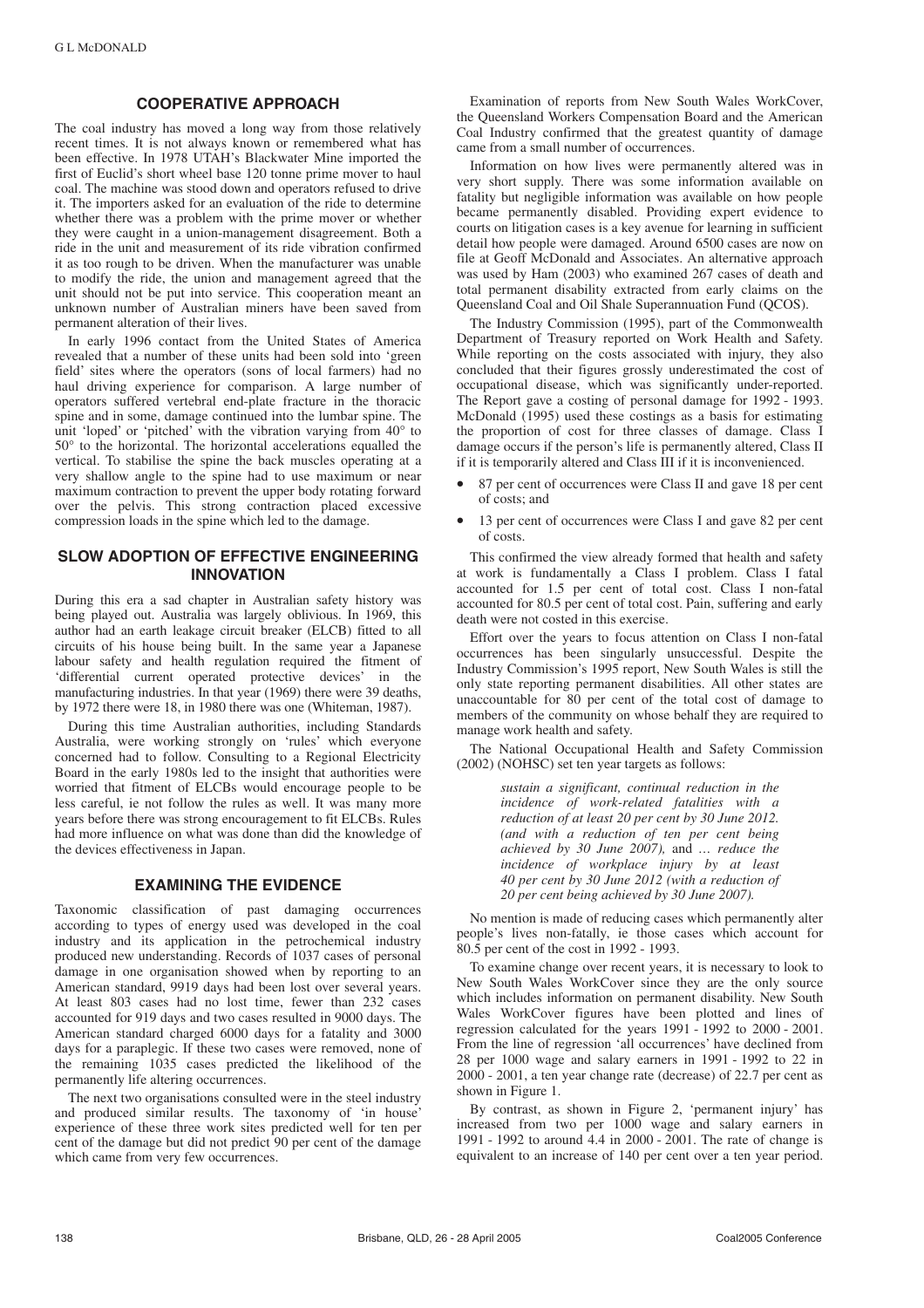

FIG 1 - Employment damage – all occurrences.



FIG 2 - Employment damage – permanent.

On the basis of these figures, the national targets set by NOHSC could be met, indicating desirable progress had been made when the quantity of damage had actually increased.

Further confirmation of the increasing quantity of damage in the Class I region comes from the National Occupational Health and Safety Commission's (2004) updating of costs of work related injury and illness to the year 2000 - 2001. Whereas 82 per cent of costs in 1992 - 1993 came from 13 per cent of occurrences, 92 per cent of costs came from 15 per cent of occurrences in 2000 - 2001. Again these costs do not include a consideration for pain, suffering and early death and totalled \$34.3 billion. A further costing for pain, suffering and early death was made and brought the total cost from work damage to people to \$82.8 billion. When the cost of pain, suffering and early death is included, 15 per cent of occurrences account for 96.5 per cent of costs.

This is powerful and surely irrefutable evidence that effort must be directed to the top end of the severity scale – Class I damage.

McDonald E L (1997) produced a taxonomy, 'Accidents in the Coal Mining Industry 1990 - 1995' for the New South Wales Minerals Council and the Queensland Mining Council. This sought to describe the origins of Class I damage but functionally had to settle for dealing with cases where greater than 90 days work was lost and fatalities. Eight hundred and ninety two underground mining and 312 open cut mining cases were classified according to the type of energy. For all coal mining human (39.8), gravitational (32.3) and machine (20.6) accounted for 92.7 per cent of occurrences, while human (38), gravitational (34.7) and machine (22.09) accounted for 94.8 per cent of costs.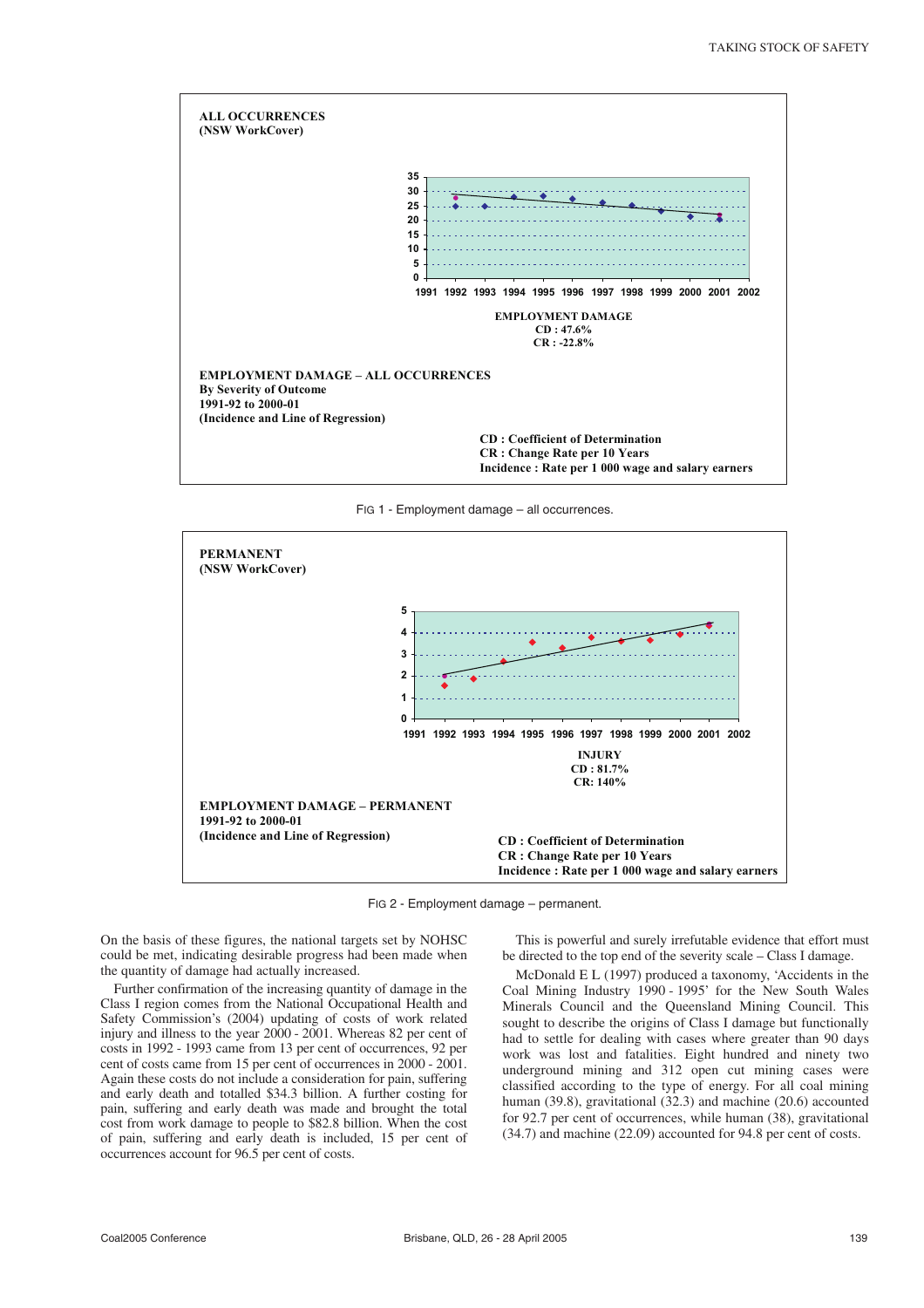Careful study of the taxonomy gives interesting insight. In considering open cut mining, combining a number of different taxa gives a picture of 'ride disturbance' which accounted for 27 per cent of occurrences and 49 per cent of cost. Figure 3 shows 74 cases occurred while the vehicle was moving and most involved vibration and jarring, with four coming from the operator impacting the vehicle interior. The 'stationary' cases mostly involved loading. This taxonomy provides a platform for a more detailed assessment which would identify such problems as mismatching of the ride characteristics of a machine and of the vibration isolation characteristics of the installed seat, as well as operational problems.

Over recent years attention has been directed to the Australia wide problem. Each day in 1992 - 1993, 137 people working in Australia had their life permanently altered by damage from work – 50 000 people a year. Of these approximately 20 000 will never work again and 30 000 work for fewer hours or on less skilled work. By now many more people per day will have their lives permanently altered. A nation cannot afford this loss.

If the late 1970s early 1980s experience with the coal and other industries is interrogated, it shows specific issues related to death were identified, specific solutions were developed and adopted. This occurred within a framework of the development of a new understanding and resulted in the gradual rejection of only partially true folklore. Its anxiety managing influence became unnecessary. WorkCover (1998 - 1999 – 2000 - 2001) shows that the three largest defined groups 'manual handling' 35 per cent, 'Falls to the same level' 23 per cent and 'falls from height' 11 per cent account for almost 60 per cent of cases. This appears different from human (39.8), gravitational (32.3) and machine (20.6) for McDonald's coal taxonomy until it is realised that the vast majority of WorkCover 15 per cent 'other' involves motor vehicles. On this basis the WorkCover data can be referenced human (35), gravitational (24) and machine (15). Other cases would fit into these three groups so that the overall energy sources would be similar to that of the coal taxonomy. In many cases, however, the details of what happened in each case will be vastly different. It is knowledge of this specific detail which is critical, not only of individual cases but also of aggregated similar cases, to show clearly 'common pattern' and 'individual differences' so that specific countermeasures can be developed on the basis of veridical (true saying) knowledge.

## **THE SAFETY PARADOX**

The safety paradox must be confronted. On the one hand there are far too many Class I occurrences, on the other hand each specific type of Class I damaging occurrence is so rare that an individual who has to make safety judgements has no experience (first, second or third hand) or knowledge of them. They may well know the applicable folklore. Millions of person years of experience have to be aggregated to compile the appropriate detailed knowledge. The coal taxonomy was a start to aggregating and presenting information. It needs to develop further and grow on a continuous basis.

Our governments have the responsibility of managing work health and safety on behalf of the community they represent. They have adopted Robens style legislation which strongly requires management-workforce consultation and appears to assume the workforce knows what is required. In many cases they do not. The knowledge of what is required is embedded in the 137 a day (50 000 a year) cases of permanent life alteration. Sufficiently detailed case histories of these cases have to be aggregated, taxonomised, dissected and digested so that appropriate knowledge can be educated back to the workplace. While it is not clear who could most effectively do this, it is clear



FIG 3 - Taxonomy of ride disturbance.